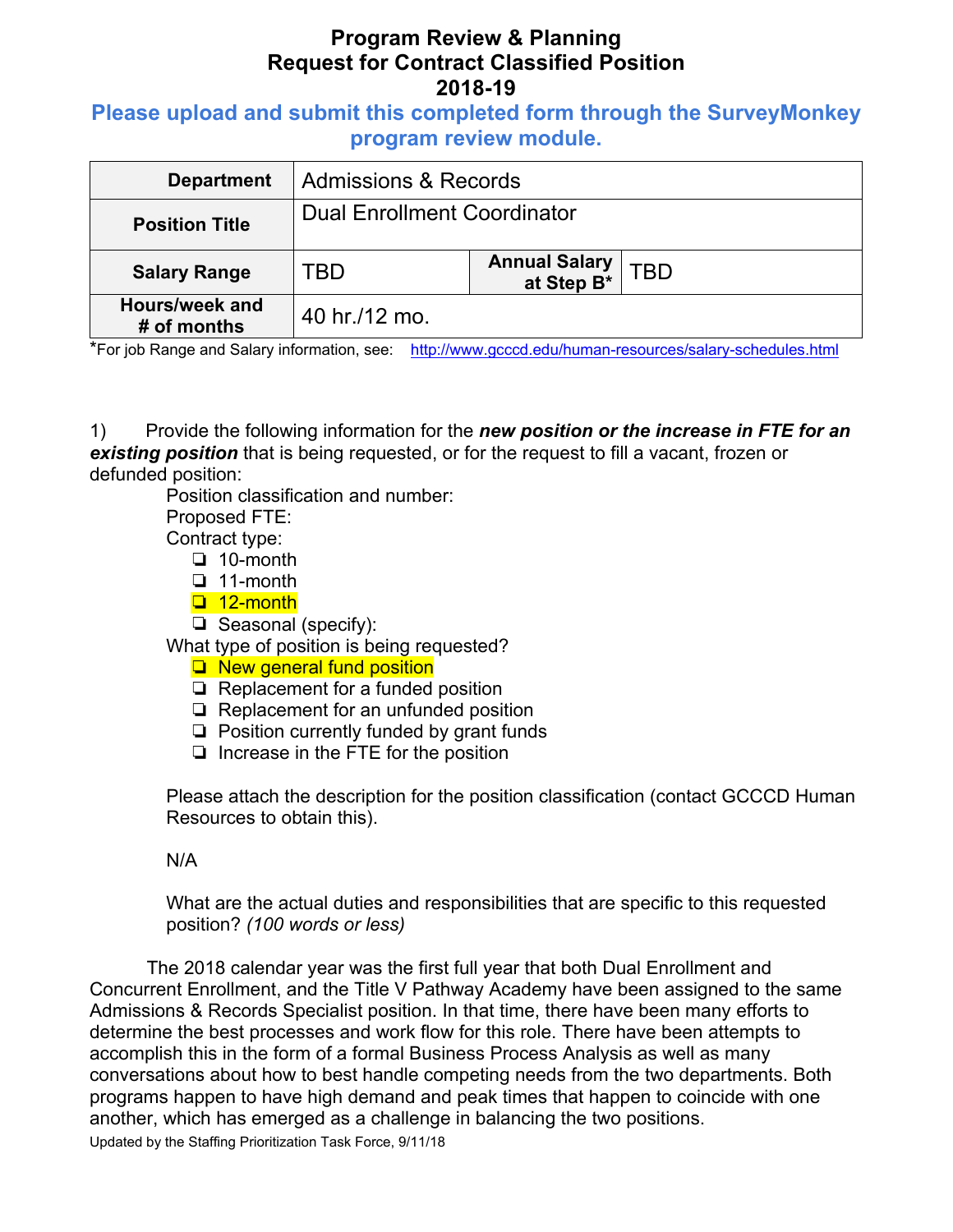## **Please upload and submit this completed form through the SurveyMonkey program review module.**

 Part of the process for Concurrent Enrollment includes checking application status, the manual clearing of all High School Authorization Forms, checking of residency status, and with the spreadsheet tracking of each student who turns a form into Cuyamaca College. Conversely, for Dual Enrollment, this includes all of the aforementioned components, along with working with counseling to clear prerequisites, coordinating the processing of petitions for 9<sup>th</sup> and 10<sup>th</sup> grade students, the manual enrollment of all students, manual tracking via shared spreadsheets with the high school sites, confirmation of enrollment emails, and working with the college Cashier's office to clear all fees. The Admissions & Records office also partners with the Outreach department to conduct application workshops and orientations at local high schools for both students and parents, to provide detailed information about the college program and its requirements. The A&R Specialist also works closely with the high school points of contact, and with the instructional Deans in determining course offerings, ensuring adequate enrollment, orienting instructors, textbooks, etc. Recently, an unforeseen aspect of the position has emerged in the necessity to extract data and build reports for our high school partners at the end of each semester for mandatory statewide reporting purposes.

This position also tracks and contacts former high school students who require a "Change of Status Petition" in order to register for courses as college students. The position is also responsible for processing and tracking all forms that come in as a required component of Financial Aid processing.

2) Is the position being requested in order to comply with state or federal mandates/requirements? **(Rubric Criterion 1)** 

☐ Yes

Cite the specific mandate/requirement (100 words or less):

☐ No

3. How are the duties of the requested position currently being performed, if at all? The position is currently combined with duties for another position

 See above. The duties of this position are currently combined with all responsibilities of the Title V Pathway Academy in a single Admissions & Records Specialist position.

How does the lack of this position impact the program or service area?

The current process for facilitating all aspects of both Dual Enrollment and Concurrent Enrollment, and Title V Pathway Academy, is not sustainable for one position and if the intention is for these programs to grow the positions should be split to ensure that the necessary functions of each position are able to be successfully completed.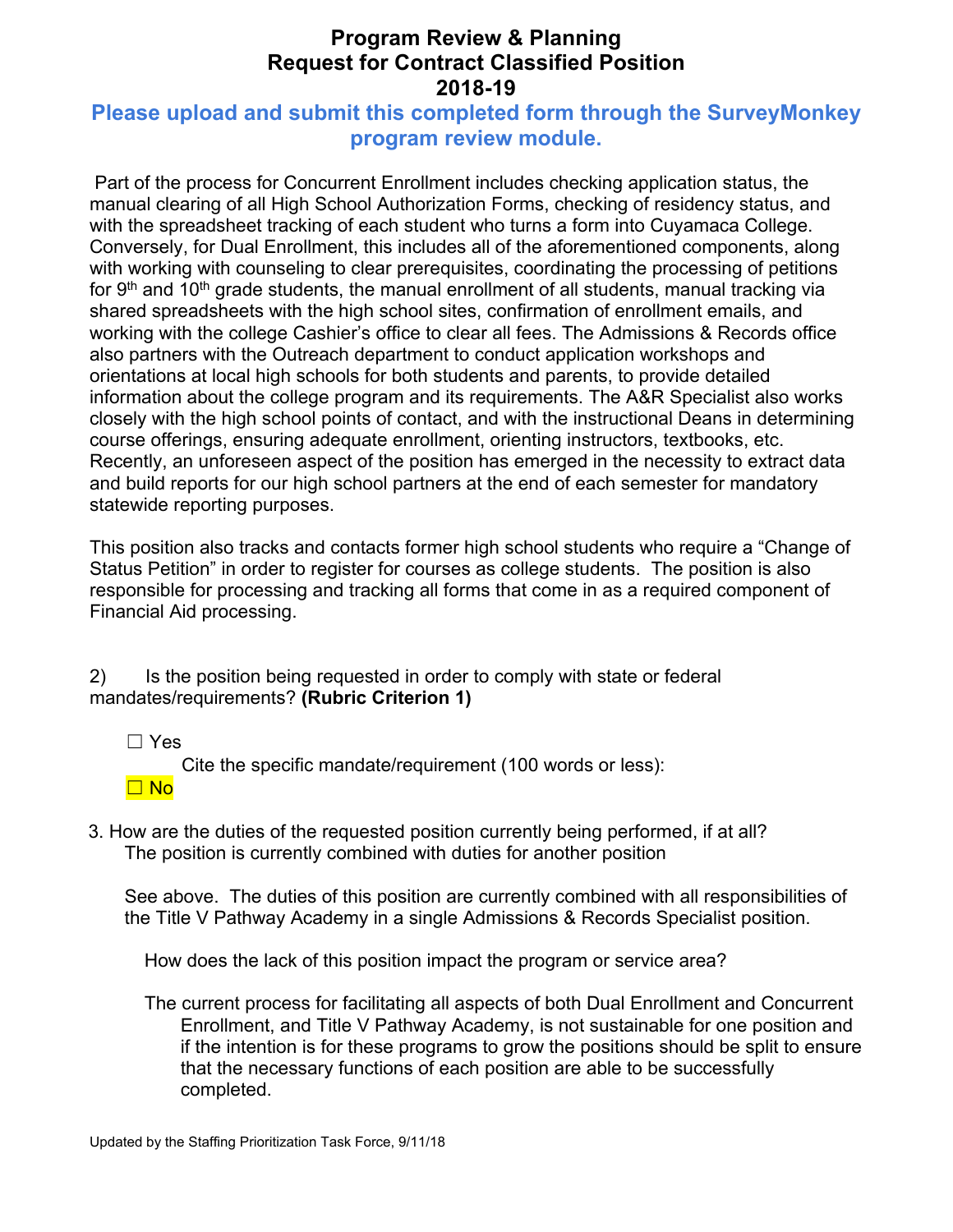#### **Please upload and submit this completed form through the SurveyMonkey program review module.**

What impact, if any, have frozen or vacant positions within the department had on services or staff workload?

Vacancies in Admissions & Records have resulted in a trick down effect with regard to workload. There is currently an all hands on deck philosophy within the department. In an ideal scenario the current A&R Specialist would be able to solely focus on their specific duties.

#### *(200 words or less)* **(Rubric Criteria 1)**

4. How has the program/service area changed over the most recent five academic years and/or how is it expected to change within the next five years (i.e. growth, additional services, increased workload and reorganization) that warrants this position? \*\*Please use both quantitative and qualitative data including, but not limited to: enrollment and productivity data, staffing or other studies, surveys, volume of students or employees served, total comp time accrued, number of hourly/ intern/ volunteer/work-study, and services provided.\*\* *(200 words or less)* **(Rubric Criteria 2)**

The current Admissions & Records Specialist position oversees all aspects of both concurrent enrollment, which normally includes between 150-200 students per semester, and dual enrollment, which currently consists of approximately 30 sections per semester and a total of about 900-1000 enrollments. Cuyamaca College is currently working with 6-7 different high schools in a given semester, and include Mater Dei, Mt. Empire, Helix, Valhalla, Steele Canyon, River Valley Charter, and Health Sciences High and Middle College. In the event a Memorandum of Understanding were signed with the Grossmont Union High School district, which would result in the number of current sections and students increasing by no less that double, the current model would not be sustainable.

- 5. How would this position's main duties specifically support the institution's strategic priorities?
	- 1. Acceleration
	- 2. Guided Student Pathways
	- 3. Student Validation and Engagement
	- 4. Organizational Health

(200 words or less) **(Rubric Criteria 3)** 

This position would satisfy #2-4 off the college's strategic priorities. Guided Student Pathways are specifically supported by the proactive engagement with students while they are still in high school. This exposure provides exposure to the college's programs and a dedicated point of contact. Student Validation and Engagement occurs via proactive